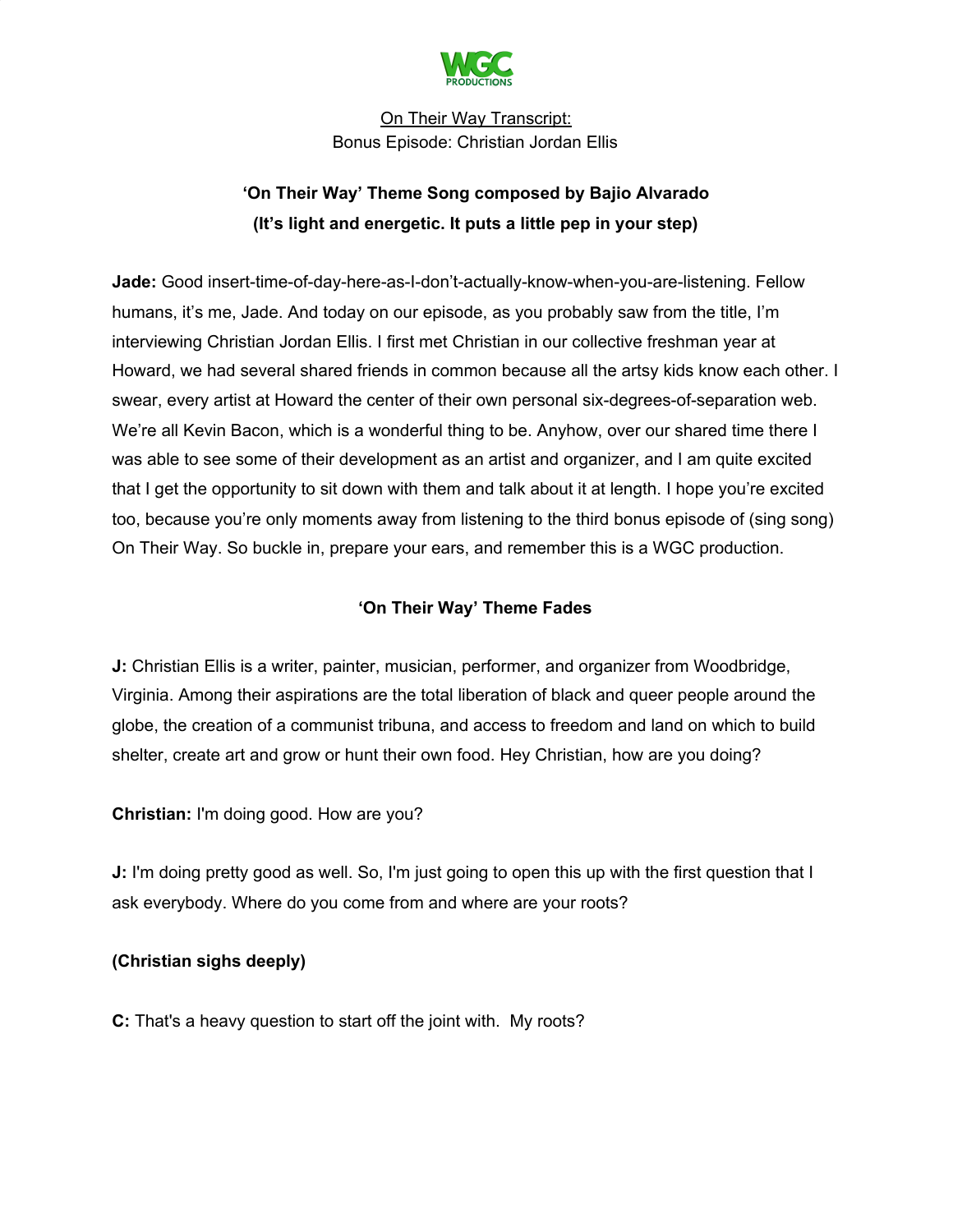

**J:** Mhmm.

**C:** I come from, I guess, well, I don't know if I necessarily, like, consider my whole self as coming from Earth, but I definitely come from somewhere, the same place that we all come from. But I was born in Detroit, Michigan, that's a good sign that your granddaddy's from Birmingham.

### **(Jade Laughs)**

**C:** So, my granddaddy's from Birmingham, and my grandparents on my mom's side from Georgia or something like that. But then we moved to Virginia when I was, uh, four. So, we stopped going up there probably like around high school. So, I've been pretty much around Virginia, just growing up. Fredericksburg. I live in Dumfries now. Went to Woodbridge High School. Um, and, uh, my roots, I guess, all of that, I pretty much, you know, carry with me. Definitely, um, more of a spiritual thing for me, thinking about roots-

**J:** Mhmm.

**C:** That's the ancestors, you know, living in the body. So, that's all like, "y'all are my roots" type shit, but you know, that's everything for all, but yeah, that's...that's who I am. That's where I come from.

**J:** Okay. So, could you tell our, um, could you tell our audience what exactly it is you do in your own words?

**C:** Yeah, sure. So I, I guess I'm an artist, definitely. Which to me is just being an organizer or I guess the first part of being an organizer, which is just trying to make friends, you know, trying to be a person in the world, trying to figure out how you can express yourself and how you can create spaces to express yourself. So, for me, being someone that's very individual. A lot of boundaries, a lot of rules in my body that I'm constantly learning about, uh, I have to create those spaces for me to even be able to express my art. So, I like playing music in bands. I like painting with people.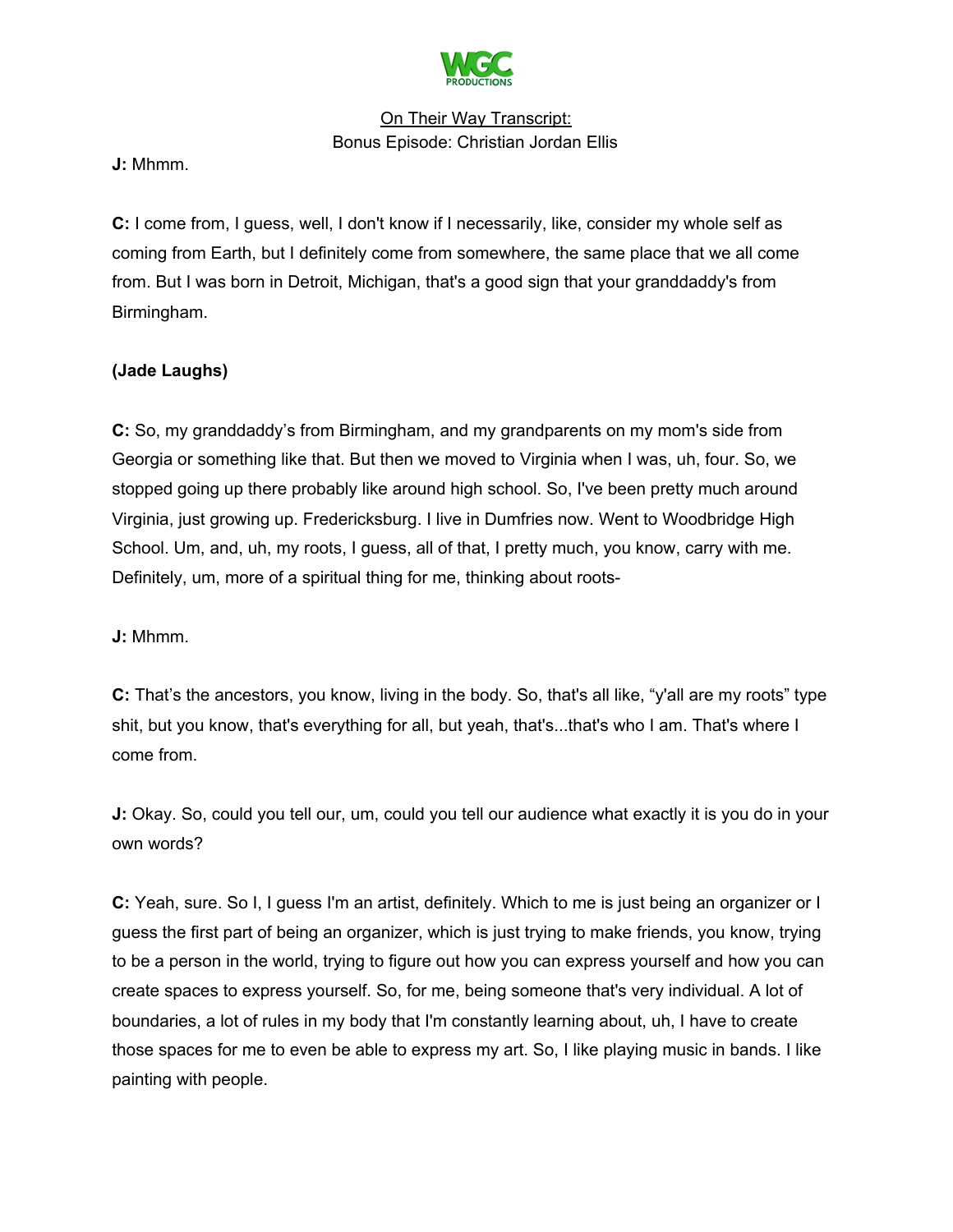

**C:** I like meditating with people, and I also recently been more involved in community organizing, as well. Out here locally in Virginia and also just, you know, talking all that shit with...can I, can I curse? Can I say shit?

**J:** Go ahead.

**C:** Okay. Talking, just talking about this shit, you know, channeling really is what that is. We just are constantly, uh, doing spiritual labor. So, I try to just direct that towards places where I know it's reciprocated. So, that's my art. And then the nature of that is, uh, a lot of it's writing. So, I started off writing plays in the seventh grade. Um, since then I've been writing plays, poetry, cause I ended up just rambling, the characters just rambling on about the universe, so, I'm like, "ah, let me write some poetry, you know?" Started acting. Got me into musical theater so I started dancing, noticing things I could do with my body. And then that all plays into the breath. You know, singing and stuff started doing that around, uh, 10th grade. Acting around seventh grade.

**J:** Okay.

**C:** Didn't really get into poetry that much till, uh, high school around the time I graduated high school, maybe like 11th grade. And then I started doing, uh, slam poetry, picked up guitar and started learning. You know, taught myself piano, guitar and, uh, I paint now too, the last couple of years. Started doing expressions. So, it's really just all bodywork, you know, just movement work really because it's all process of meditation and then expression. So, pretty much anything I can get my hands on. I want to start crafting more things though. Getting into building furniture so I can start, uh, doing some community revitalization.

**J:** You mentioned meditation a few times. Can you talk more about how meditation feeds into your artistic process? It just sounds interesting to me.

**C:** Yeah. So, in seventh grade, my, uh, English teacher, Mike Viola, he taught me how to, um, he taught me how to meditate really.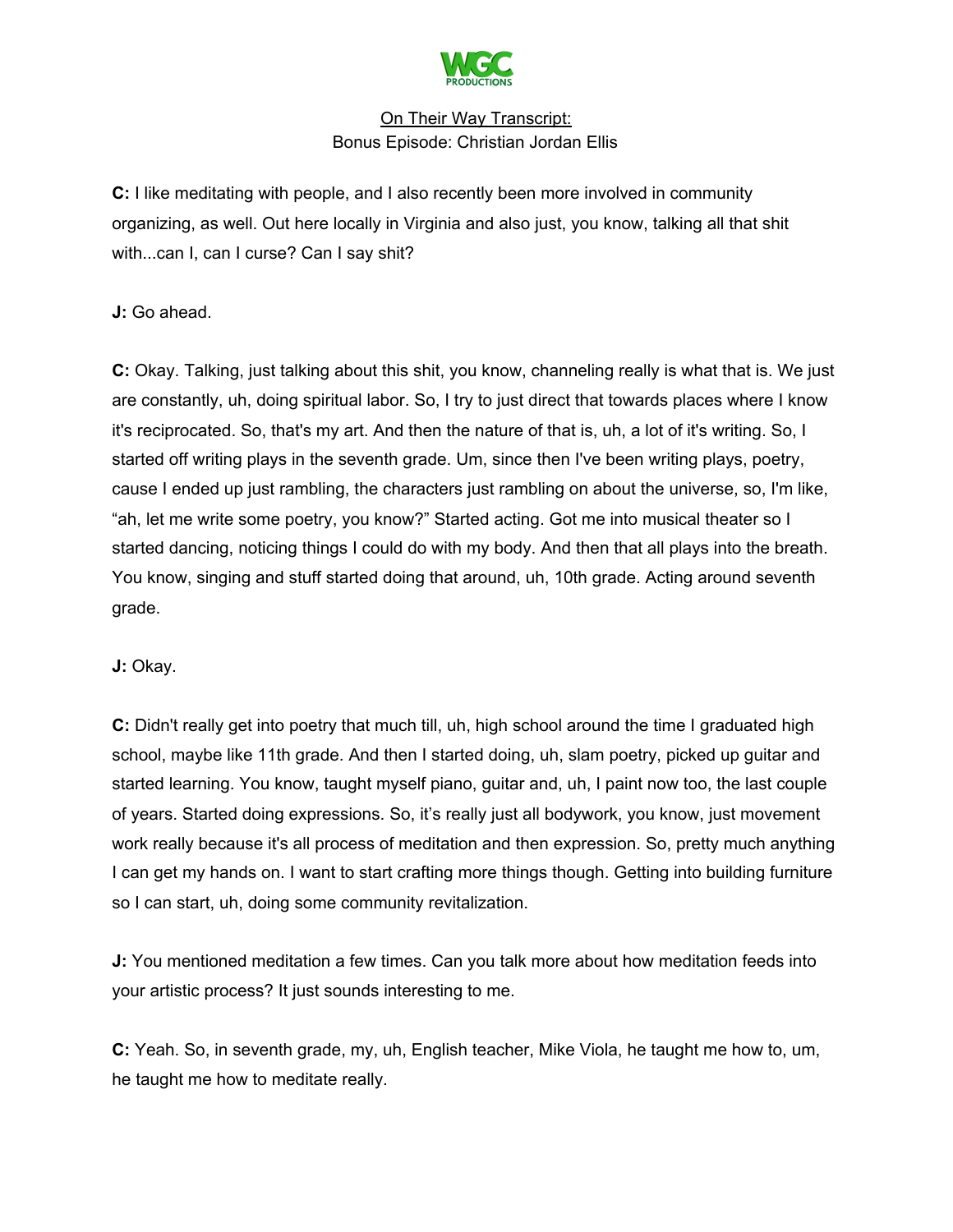

**J:** Mhmm.

**C:** Um, we were doing this….this production, kind of, like The Wiz, but it had like modern music in it. Like we, we did like Nikki Minaj, for some reason-

### **(Jade Chuckles)**

**C:** I was just on stage as the scarecrow. And I ended up being the Scarecrow in our, in our...my senior year production, which was cool, but this was back in seventh grade and I'm just sitting on stage for like half an hour, just, you know, down. Pose. You know, and that's really how I...and then I just entered that into my process, being an actor, I had to meditate before all my shows to kind of dissolve myself and enter into the character's body. So, that's something that I would just do pretty much for performances. I also would lead like Suzuki exercises, which is, um, a movement process, but I would, uh, kind of do with my own spin on it, which I got from my mentor and, uh, kind of edited myself of which ended up just being a process of meditation. Um, recently I try not to be as verbally involved in instructing on meditation.

**J:** Mhmm.

**C:** That's now more of a thing that I just kind of lead by example with.

**J:** And are their other ways that spirituality feeds into your art?

**C:** Yeah. Yeah, absotutely.

### **(Jade Laughs)**

**J:** Talk about a few of them.

### **(Christian and Jade Laugh)**

**C:** A couple of 'em?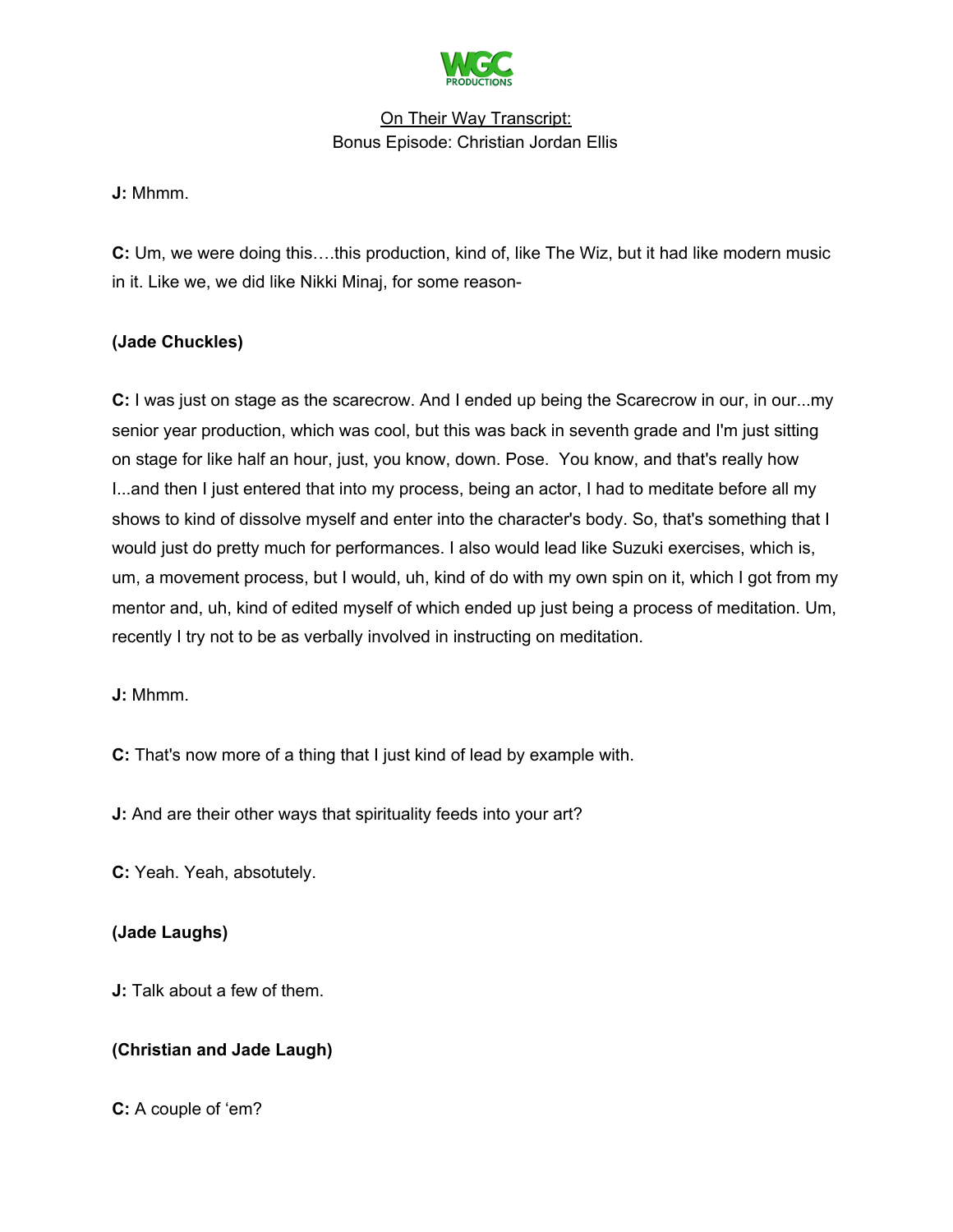

**J:** Yeah, a couple of 'em.

**C:** Uh, I mean, it's everything. Like it's like, you know, everything is a ritual. Like first of all, the artistic process itself is a ritual, like there's so….Like I've just always. you know, had like, I guess, a pain in being affected by, you know, parts of my brain that I can't reach the subconscious, you know, nightmares, sleep, paralysis, that kind of thing.

#### **J:** Mhmm.

**C:** Um, so in order to really get those thoughts out, you know, the artistic process is like….it's a ritualistic instinct the artistic process is. It's like a...it's like waking up in the morning and saluting the sun, you know?

#### **J:** Mhmm.

**C:** Which leads you to your pose, which leads into your yoga. It's like a song is stuck in your head and then it gets played. So it's, it's all, it's all spiritual in that we're literally, you know, completing an ancestral task based on the creation of this song, you know. Vibrationally, we are on a, at a level, which is significant, um, in terms of the size of things, like when you think about why atoms are the size that they are, it's just, it's all surface area to volume ratio. So, like the place that we are within physical reality is, you know, it's significant. You...that can't be denied. So, when we're dealing with the things that we know that are going on in our subconscious as significant in the way that we move through this spiritual reality, um, you know, we can oftentimes disregard the simplest things that we do as non-spiritual.But once you really accept that, you start to realize that everything that you do has that type of meaning. And then the artistic process is just, okay, "I'm going to isolate that also this level of understanding that I've reached or yada, yada, I'm going to isolate that and then try to create something more out of this little piece that I've carved out".

**J:** Hmm. So, okay. That's interesting. So can I, uh, I want to ask how that applies to a specific piece of art that I've had the privilege of seeing, but before we get into that, I'm going to ask you to explain the plot of the art just so people know what we're talking about. So, recently for the, Howard 8x10 festival, I had the privilege of seeing your play, *Rebirth 01*.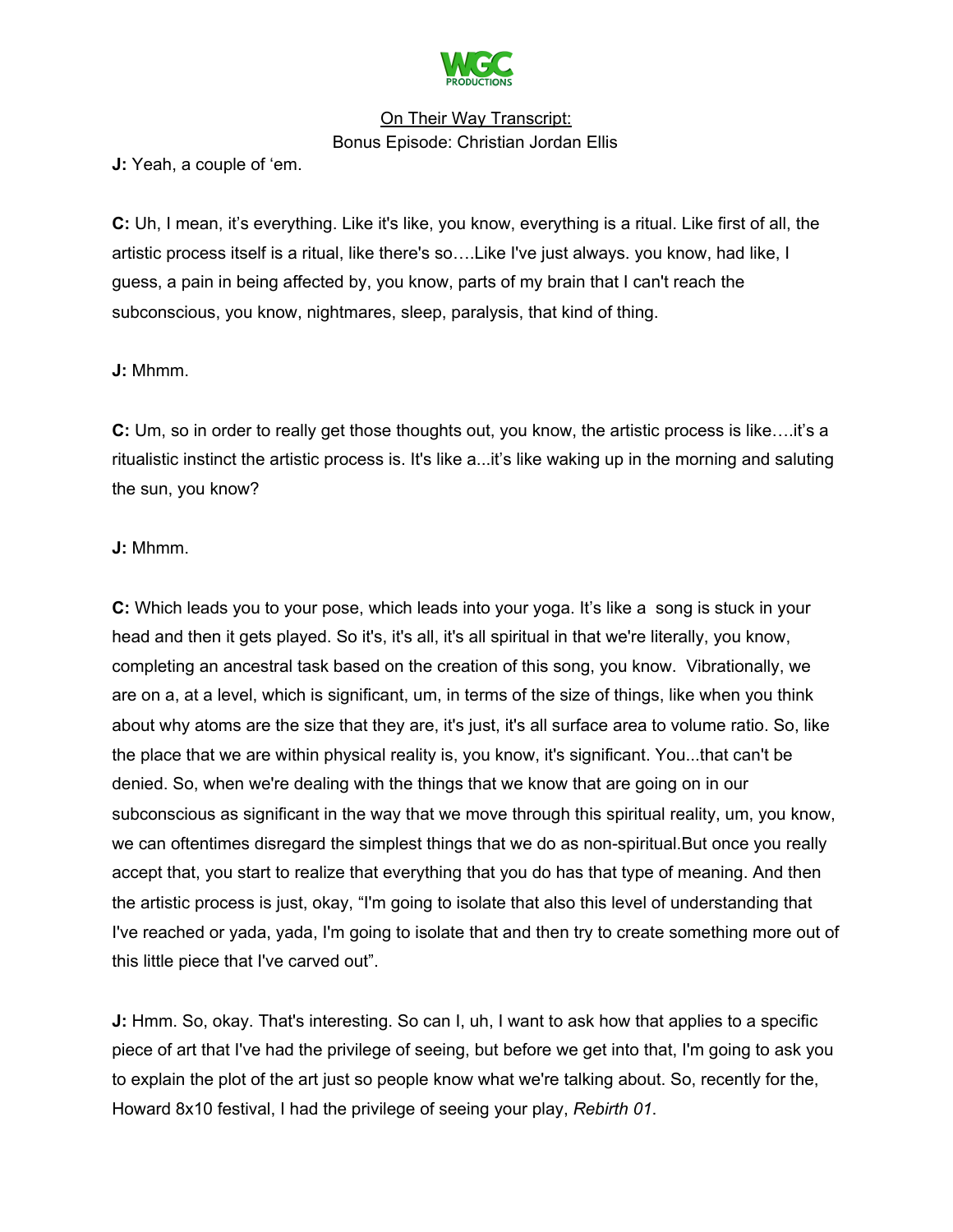

**J:** So, could you just sort of explain what the plot is of that so that when we talk about it later, people can understand what we're talking about?

**C:** Word. Word. So, *Rebirth 01* is sort of, eh, a little bit Afro futuristic vignette. Um, it's a 10 minute play that I wrote for the 8x10 festival, Howard Players. It starts at the breaking point, um, of a long dance, which is being acted out by three feminine presenting characters who are supposedly at a party. And, uh, The audience may take the...take on the role of the members of that party, regardless they're dancing and, uh, when they begin to speak, you realize they're involved in some sort of dream work. Someone has a prophecy there was a darkness at the gathering, so there's just lines and the audience [is] slowly being initiated into this situation without having the full picture, and then it just continues to get curious, one of the characters, I would say maybe the main character, uh, Sema or Sima, uh, says that she has wished for her lover to come sweep her up in this darkness that her sister...her sister, Secret, prophesied would happen. The darkness was the prophecy of Secret. And Sima had wished for, in this darkness, her lover to come. So, apparently this means something because Mama, the third character, and Secret are….they're in shock and they think something horrible will happen. She should not have messed with Secret's prophecy, basically. Two other characters enter they're looking for their third character, and then it's just really just a moment of suspense and tension as the characters figure out what's happening and the audience figures out what's happening and in the end, uh, the song that they were dancing to, and the song that's been playing throughout the play, returns and is revealed to be the sixth character. Um, the third masculine character who is really just, um, Sima's other side. So, they all dance and they all die except Sima rises from the ashes and embraces her immortal lover as he's called. So, they're looking for this powerful third figure that exists, but does not have a physical form, and, uh, it turns out to be, um, manifested. So, it's almost like a...a ritual, which, uh, summons some type of spirit, um, in part, it was called Rebirth 01 because it was made to summon my spirit of playwriting, and then also the actors told me some mythology about the characters that I didn't know, but Persephone, apparently, uh, who Sima's referred to as in the play, uh, was the goddess of rebirth.

**J:** Mhmm.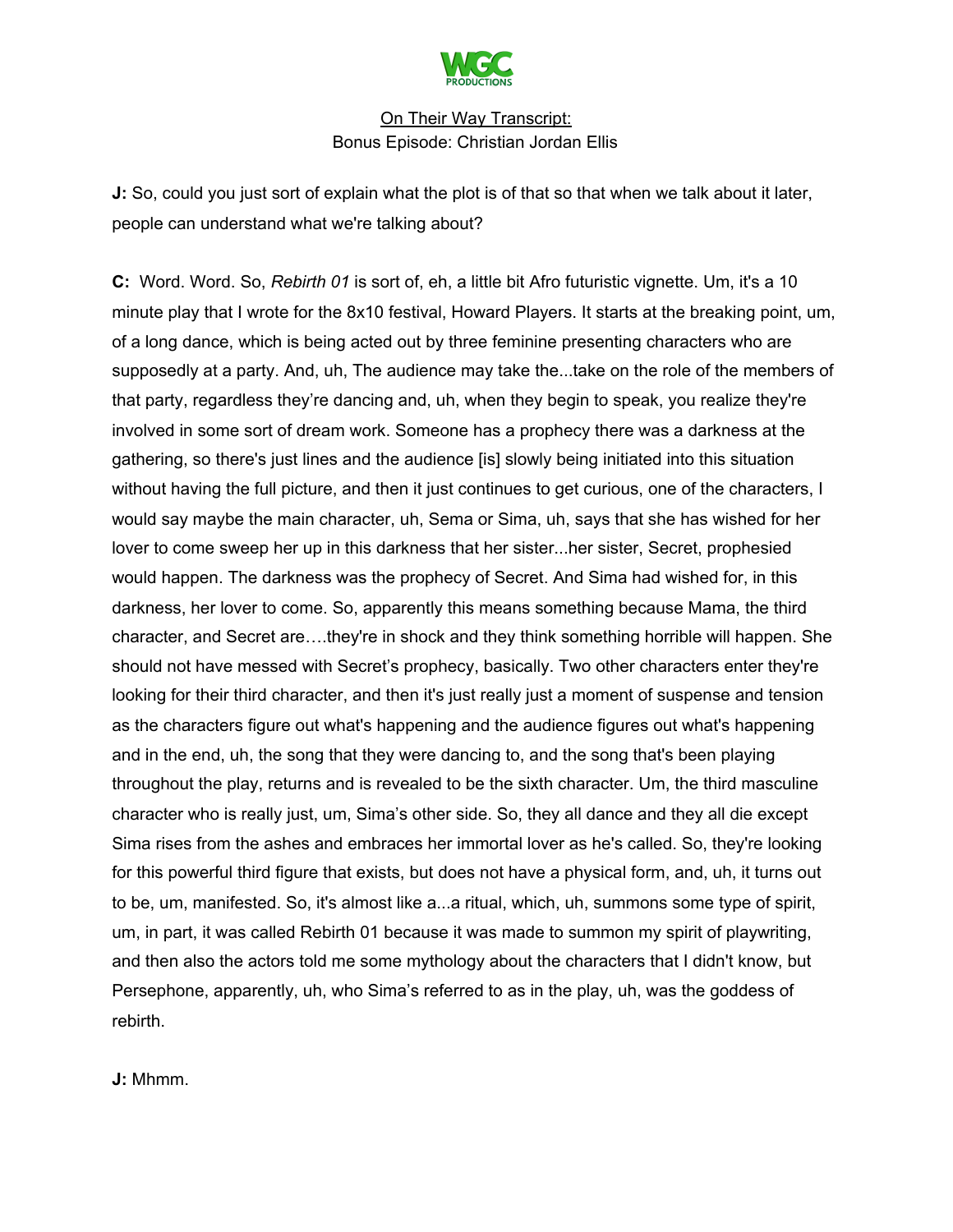

**C:** So, um, it's really just a, it's a ritual. Um, it's got a lot of dancing and a lot of music. It was, uh, it was a beautiful process, but hopefully I kind of skipped over some things-

# **(Jade Laughs)**

**C:** Cause it's a lot going on.

**J:** Since you mentioned earlier how the subconscious feeds into your crafting of work, how did the subconscious craft into, uh, into the creation of this work? Because when I was watching it, I was personally thinking, "Oh, this is, this is pretty...I guess I need to be on a different level to understand this. I'm not looking at this the right way." So like, how did the subconscious feed into your creation of the work?

**C:** Word. Well this is something that I recently had just figured out kind of the other day leading my first meditation since, uh, since school. A lot of my work now is more, as I'm coming from it's abstraction, which I discovered through painting-

### **J:** Mhmm.

**C:** And abstraction is really just the process of creating...creating images, which don't have complete form, that leaves room for the, for the viewer or the audience to have a completely different experience than I had as the playwright. So, in this experience by kind of connecting, um, these characters, which don't have a definite setting, which don't have a definite context to them, um, connecting those characters by...by lines, which I suppose are drawn through mythologies that I've walked through in my life. Um, by just drawing those lines and connecting the characters through the dialogue the audience can have a subconscious experience of the play. So, I just really have to do the work to kind of solidify, um, my next works, uh, cause this one was a little bit like "what's going on", you know what I mean?

### **(Christian Laughs)**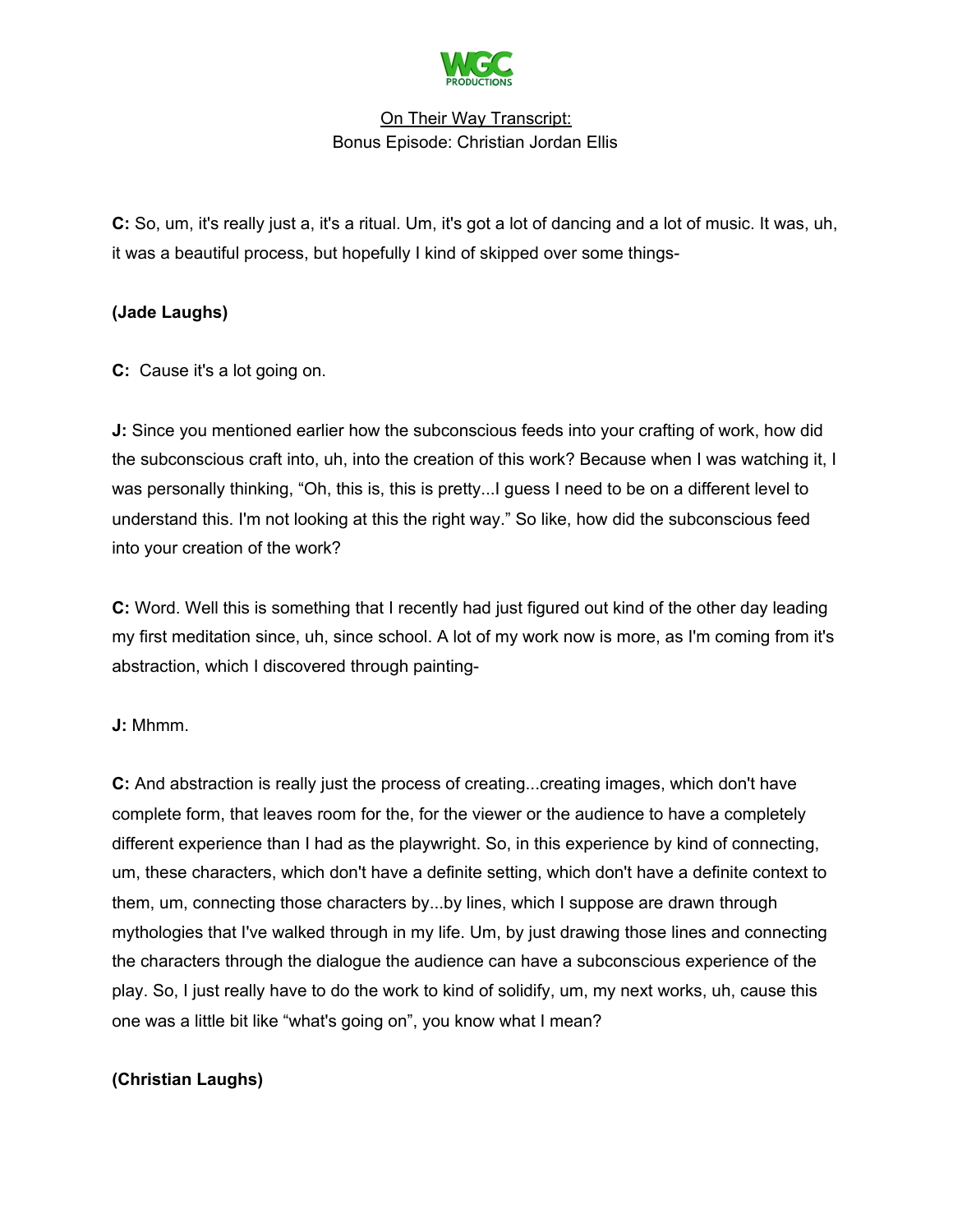

**C:** But, uh, you know, part of that, I consider a failure of myself not being as involved in the process as I could have been, and also maybe I could have given it a couple of rewrites-

### **(Jade Laughs)**

**C:** But I'm definitely proud of it as, uh, as a work that, uh….yeah, I like to do like quick drafts, you know, cause it's all expressions-

**J:** Mhmm.

**C:** But it's like, I enjoy that what's happening in my work is something that's beyond my own perception. That kind of, for me, takes it to another level where I can keep, keep reading it and then have another understanding of it every other time.

**J:** And I know you said you liked doing quick drafts because it's expressions, uh, cause it's like expressionism, have you written longer works in this, in this style? Like a one-act or uh, or a full length play?

**C:** Uh, no, I've started a lot of them, but I've never written a full length play in this style. Gotta get my stamina up, but I do hope to eventually write...write something long, hopefully a novel, but probably a couple plays just in one expression. So, uh, like I said, I have to cultivate this space for me to be able to do that, but it'll eventually be a goal. I do plan on doing more solidified works and more edited works in the future, but I'm more concerned right now about, I guess, just being an organizer and finding places to live, uh, you know, making sure everybody eats right and then, then I'll be able to hone in on my craft more.

**J:** That makes, that makes sense. I do want to mention one thing that you mentioned in your bio that relates back to your organizational aspirations. In your bio, you have a lot of these really big ideas like black and queer liberation, uh, communist tribunals, access to food and land where your people can build, build their lives.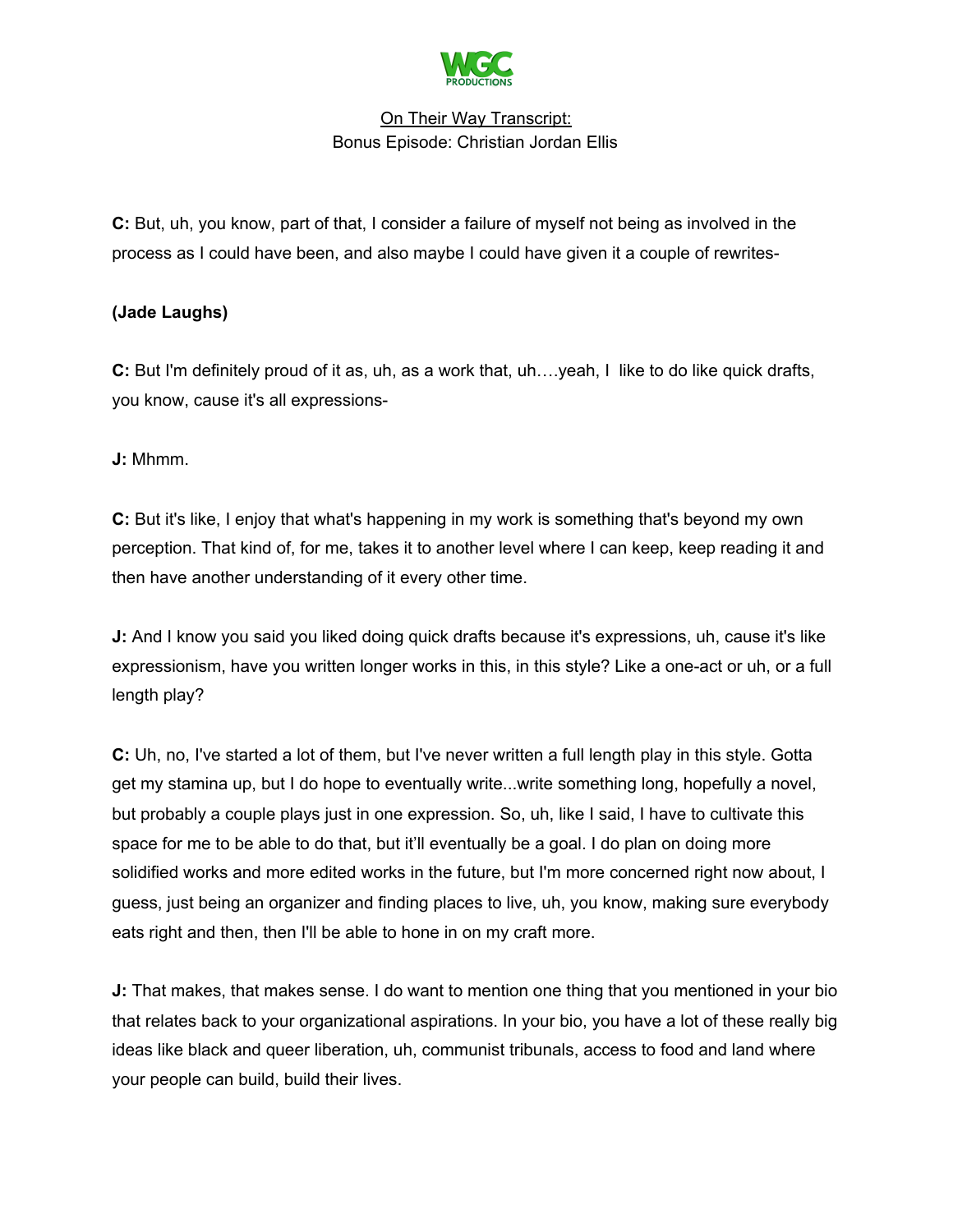

**J:** These are all such big generational shifts that will take such a long time to... which may very well take a long time to develop and create. So what are you doing...what are you doing, uh, now to build up to, and to further invest in that future of liberation?

**C:** So, like you said, um, It's definitely something. Well, first of all, you know, and I'll get into this lifetime, but like you said, it's intergenerational, um, it's something that we have to kind of set up a mindset for, a spiritual preparation. And that's where the whole concept really, for me, of preparing for the afterlife comes into. It's like being able to...being able to be proud of the work that you did. But in terms of work that I'm trying to do, I want to eventually start a non-profit community organization that contracts different cooperatives, hopefully independent artists, entrepreneurs, people that understand the need for black liberation and can express that through a project. Hopefully getting them funding, but really just connecting everybody with each other, um, community development, I guess, uh, directly. So, saying, "this is, uh, this is a person who has the same vision as you, who has the resources that you don't have." So, um, you know, but that's more like, uh, political stuff, I guess.

### **(Christian Laughs)**

**C:** In terms of, uh, being prepared to have access to land, should the land be free, that's something that I don't have the answer for. Uh, that's something that time's going to tell, I guess. Um, but it requires, you know, constant self-education, um, constant, um, you know, paying attention to what's going on and finding reliable news sources, and, uh, that's the type of thing that I want to be able to enable all of my friends to do. Like, you know, so it...like everything, everything is just like letting it kind of fall into place, but also seeing it fall into place so that you can like, get things, push it, but also like, yeah, chilling off it.

#### **(Christian and Jade Laugh)**

**J:** Then a question I would have would be, as you know, like we're in a world that commodifies the aesthetics of Black liberation. From like the way the Black Panthers dressed, to the, to the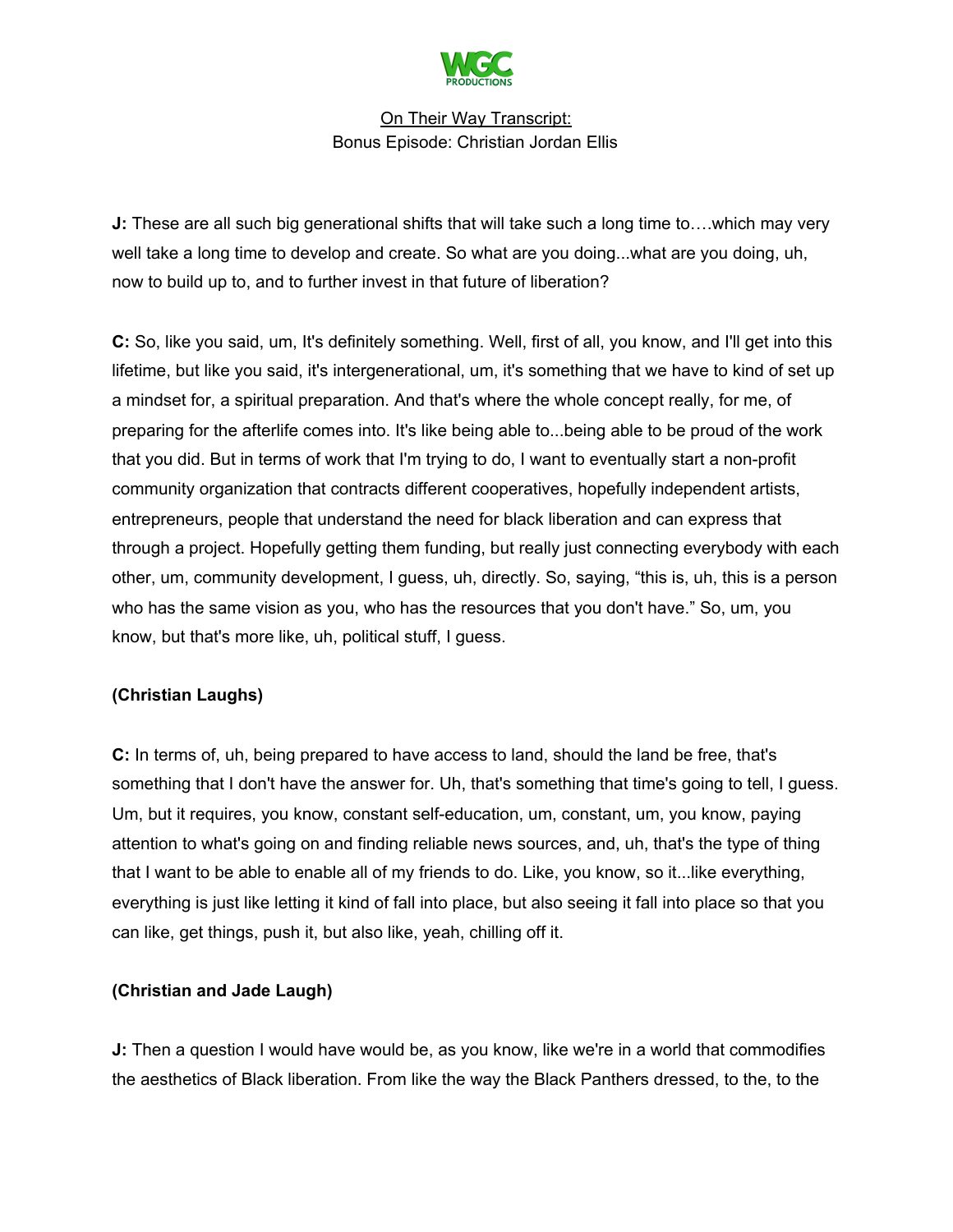

Bonus Episode: Christian Jordan Ellis style of the Afro to, to like the, just the aesthetics of what it means to be a free Black person have been commodified.

**J:** And as a result-

**C:** Mhmm.

**J:** A lot of the ethos of Black liberation, a lot of the, the theory of the, of the thought leaders has been deradicalized, so it can be more palatable to a mass audience. Uh, you can see this now with things like how everybody has, uh, ACAB in their bio, but not everybody means it or, or things like that. So, when you have, like, this sort of dynamic going on, the sort of violent, uh de-radicalization of anti-blackness going on in the world, how do you create, uh, that furthers Black liberation without falling into these pitfalls?

### **(Christian Sighs)**

**C:** That's such a good question. Okay. I'm trying to figure out, the first, um….so, well, first of all, I'm just going to say, like, one of the things that we see is a lot of the art that's being created, and I started just from an artistic standpoint is cause it's at, um, where I kind of enter into this process, but, like Lovecraft Country. For example-

**J:** Mhmm. Oh, I enjoy that show. Go head.

### **(Jade Laughs)**

**C:** Okay. But I'm not, I'm not, but I'm not going to hate on it. You know, it was cute.

**J:** Uh-huh.

### **(Jade Laughs Again)**

**C:** Like, and then, you know, financially all that's going towards the same, you know, yada, yada, I don't know what's going on behind the scenes-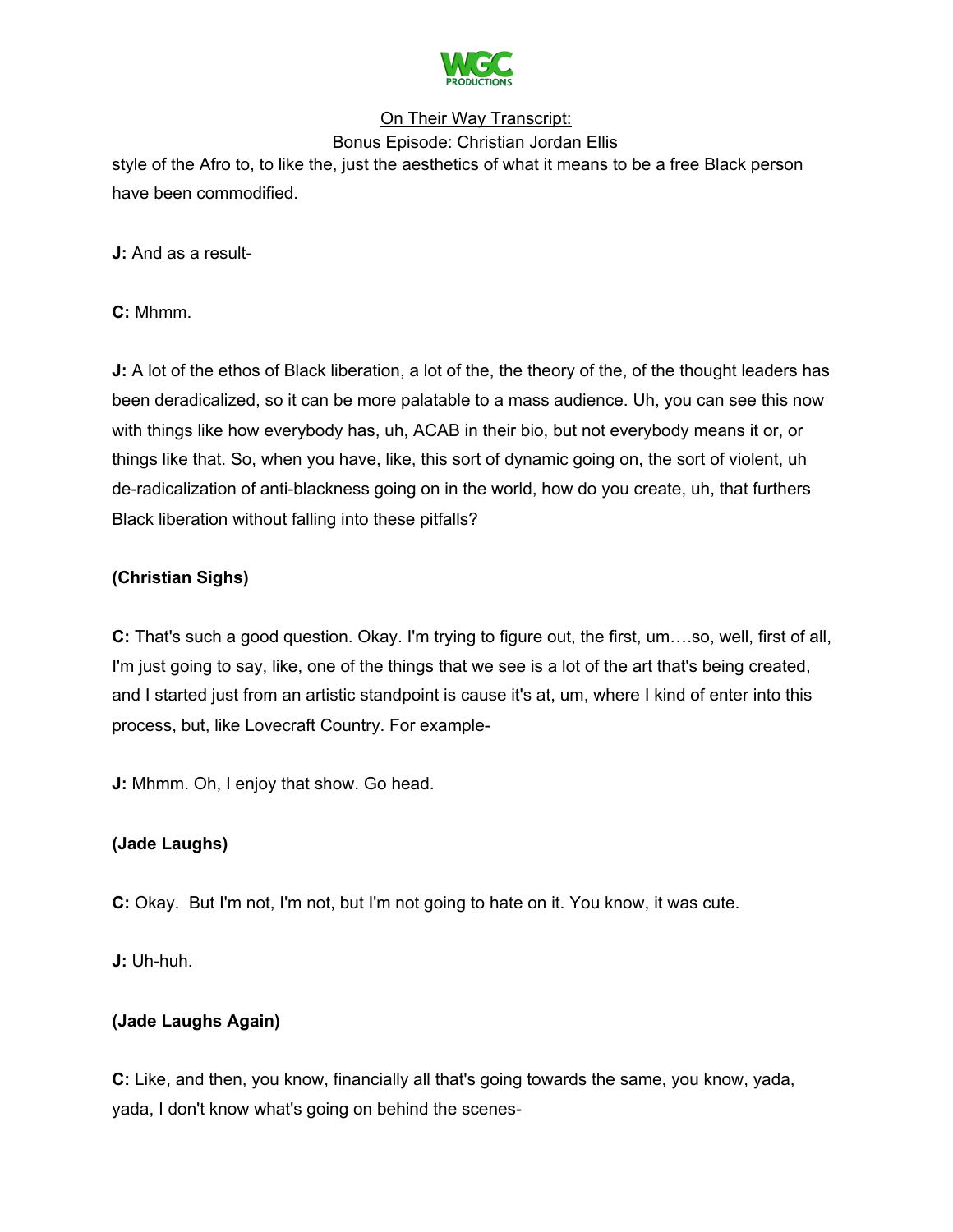

**J:** Uh-huh.

**C:** But in terms of the...it's not Afrofuturism, if you are enabling the same perception of Black people, that's already existed. It's only Afrofuturism, if you are creating a world that is truly absent of...you know, like, it doesn't have to be this beautiful utopia, like Octavia Butler created these dark worlds which mimic the things that we're already going through, but in a, in a sense where, "oh, this is actually the earth doing these things to us. This is actually the true nature of my condition", as opposed to what we're living in now is, you know, "this is somebody doing this to me. Like this is...I have somebody keeping me in bondage." So, regardless, they have...the art has to be an expression of freedom, and in terms of, you know, not having liberal co-optation of like, of these movements, it's important that you, like as a Black artist, and me, move through all of the situations that we kind of, uh, find ourselves in. With a little bit of, uh, with a little bit of awareness, but that's really just kind of having high standards. And that's why patience, like we were talking about, but also the word for….I'm trying….yeah, all of that, patience and the push, you know. Both of those are like….both of those are an important quality that you gotta keep in those situations. Um, because somebody's gonna….Sorry. I'm just thinking about what we talked about earlier.

#### **(Christian and Jade Laugh)**

**C:** Uh, yeah, librel co-optation is, uh, it's easy to fall into, um, like you...like, people just gotta read, first of all. Like all the things that people are retweeting and stuff, people don't read half of that stuff. They don't read the sources that are being quoted, you know?

#### **J:** Mhmm.

**C:** Um, and that's not, that's not to be elitist, you know. I'm lucky to have a certain amount of political education, but it has to also be in like, uh, the work that we do as artists. Um, so one of the things that I want to focus on with whatever program, I start, whatever, if I'm enabling you to build a fan base or if I'm enabling myself as and artist to build a fan base, you have to recognize that you are inherently a community organizer. You're gathering people around an idea. So, on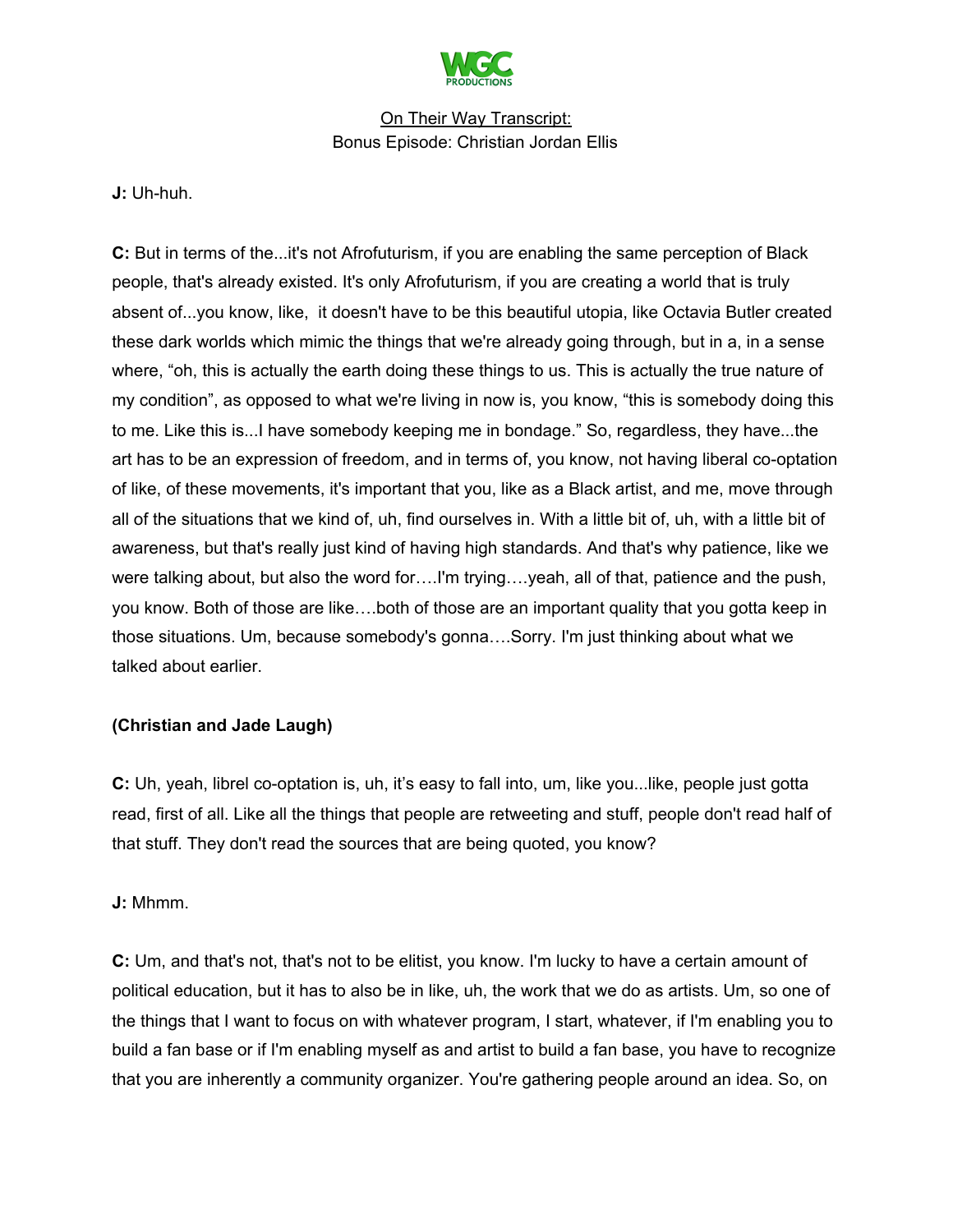

Bonus Episode: Christian Jordan Ellis the firsthand, that idea itself should be, if it's real art, it should be inherently radical, and you know, that's something else we can get into.

**J:** Mhmm.

**C:** It should be inherently revolutionary. But secondarily, you know, you have a responsibility for, uh, what types of programs you're doing online. You know, like, if you are creating healing environments, uh, what you're doing with these people that you're having [ininteligible] with. Like, especially now having people together around an idea is just inherently powerful, so that can't be wasted, you know, that opportunity. So, I'm not saying, just get everybody together, but like, you know, teach, you know, heal, do the work. Uh, while you have this opportunity, um, I think, you know, we're done with politicians. People need, like, people need community trust. Like we're done with leaders, you know what I mean? If you're….if you're spinning truth, you know, if you're a conduit of truth, you know what I mean, uh, then you gotta be just looking to give out that truth. Like, that should be your main priority. So like, Yeah. Yeah, that's good.

### **(Jade Laughs)**

**J:** Okay. Well, you brought up an interesting….you touched on something that you said we were gonna to get back to, so we're gonna to get back to it now.

**C:** Okay.

**J:** What qualifies as radical art in your eyes?

**C:** Word. Word? Well, I don't think it's necessarily a label, I'm just saying, I think all….what I was saying was I think all art is inherently ra...well, I should have said revolutionary, but you could call it whatever you want.

**J:** Mhmm.

**C:** But like, if it's...if it's new, right, and that's what people look for...if it's, like, if it's the truest expression of, "okay, this is who I am. I've been placed. I'm a random number on this long list of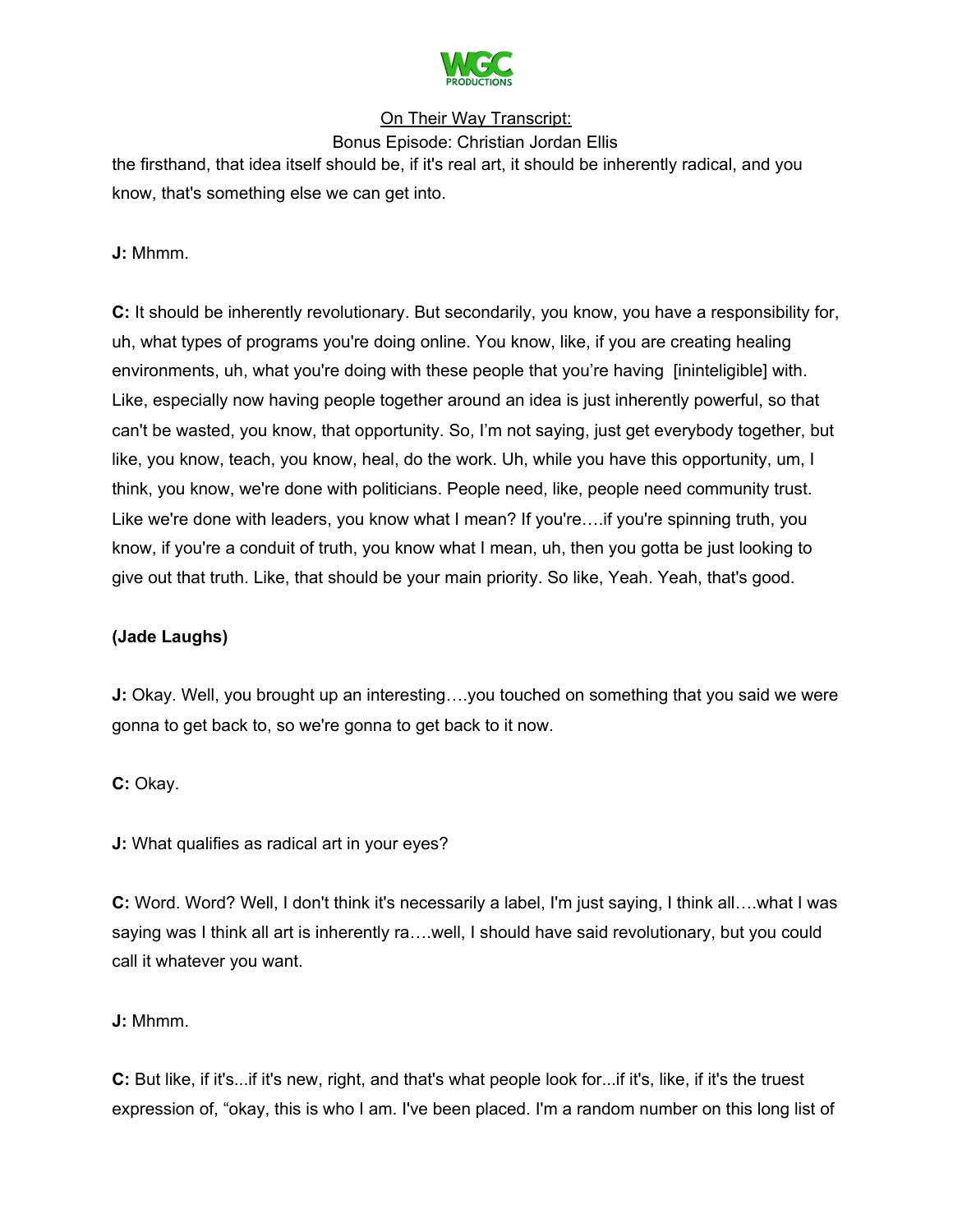

Bonus Episode: Christian Jordan Ellis

trillions, or whatever, billions of humans that have ever existed. This is my number, and this is what the expression of that is, and it's, it's unique. It's different from everything that's existed and nobody else can do that any other way.

**C:** "Cause it was my... It was my hand that guided the pencil across the page. Right?" If, if that is art to you, which to me, it is, then that inherently has to be like, "why can't I say, why isn't the song perfect yet?" You know?

**J:** Mhmm.

**C** It's because there are boundaries on you from the, you know, we have not reached a certain level of human evolution, so we're constantly going through these trials and those are being manifested as, you know, and not to blame it on God, but like, those are being manifested as real conditions of slavery, of institutionalization, uh, both conscious and physical violence that we're subjected to. Uh, because we're not there yet. I'm not free. The song isn't just spilling out of me yet, because I'm not, uh, my body is not in a perfect condition, whatever that is, you know, and we know it's unachievable, right? But if you're going to try to achieve some type of a truth through your art, then it's got to come from a place outside of what's around you, outside of everybody else, and the only way to do that is to, you know, break down those walls of what you've been told to think, and that is the most revolutionary thing. Because you'll discover so much truth about the nature of these things like incarceration, police, and, like, you'll discover so much truth based off of how you feel emotionally...naturally about the situation. That's the best learning that you're going to do. The best reading you're going to do is to discover how you inherently emotionally react to something like your physical condition. And then your expression of that art is going to be, you know, a reflection of that, if that impacted what you're doing. And if it's not what you're doing, then, uh, I'm not, that's not art to me or at least nothing I'm going to consume.

**J:** Okay. Well...okay, so this is interesting. So, when you're talking about revolutionary art and the art expressing something beyond the constructs that we have, you start getting into the concept of radical imagination, like that just naturally kind of flows forth. So, then my question becomes, what is your practice of radical imagination? How have you developed a radical imagination?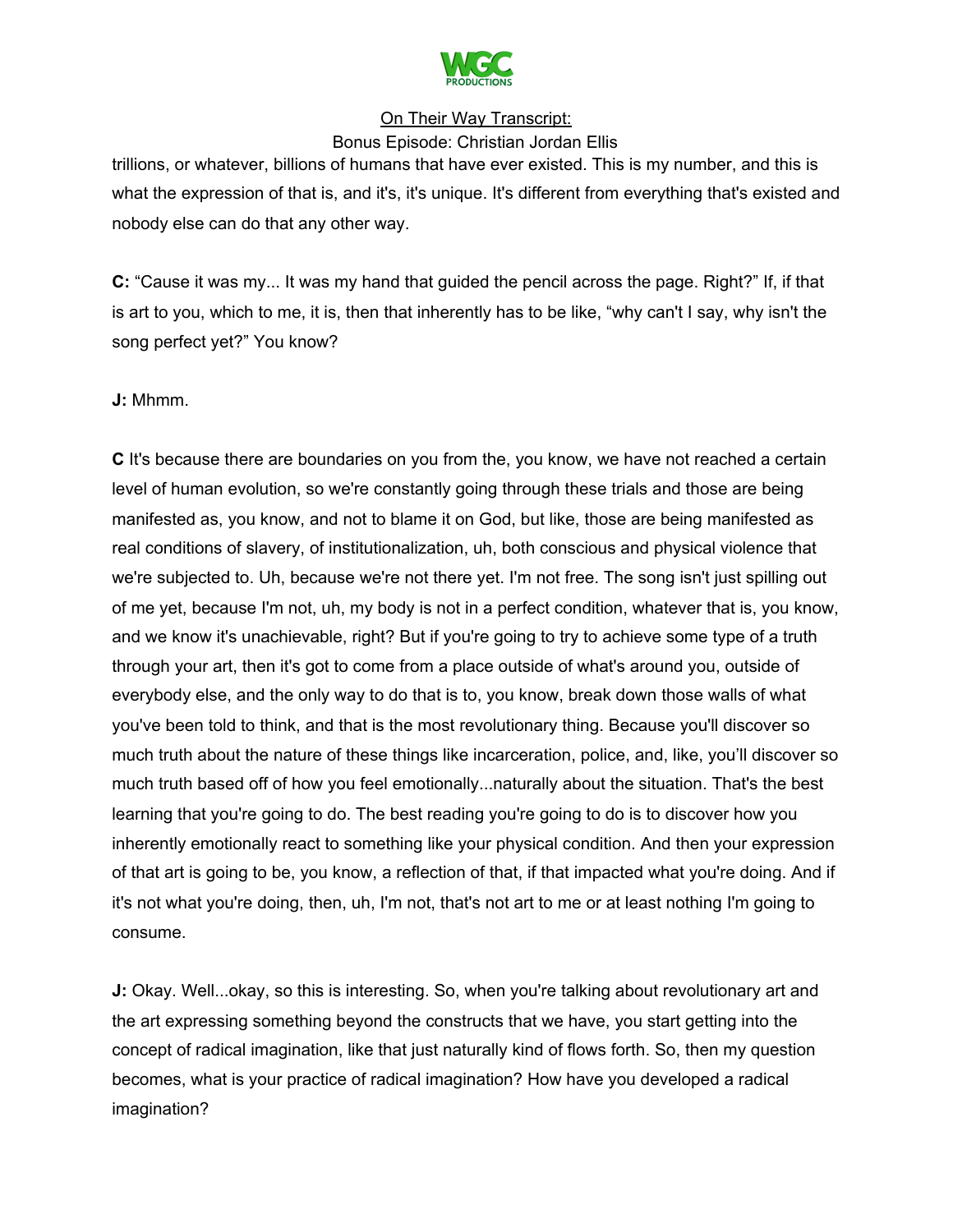

**C:** Hmm, that's crazy, I've never heard that term before. Um, I don't, I don't know if I'm there yet. Definitely not there yet, as far as my imagination. I can say that, um, my mind kind of works in a certain, uh, with a certain what's the word? With a certain, like, amount of chaos for real.

### **(Jade and Christian Laugh)**

**C:** So, I've always kind of, um, I've kind of had to deal with, like, you know, multiple layers of...of reality just in order to make it through night. Uh, so I wouldn't say that I have amassed the amount of control over my own mind to say that I have a radical imagination yet, but, um, I think imagination in itself is like...it's it's it's very vast, you know? And we, we do a lot of imagining that we're not really aware of, so it could just be that there is no like, uh, there is no taming that, uh, for real, um, but in terms of, you know, achieving that I think that's like, that's something that I wouldn want to...that's something I would want to have is a radical imagination, but that's not something that I currently have.

**J:** All right. Huh. Okay. Interesting. So, I'm going to be meta referential right now, we've been talking about a lot of heady concepts. We've been talking about some topics that go to theory, and I know personally from like me talking with my own family members that this isn't always what people want to hear, sometimes they just want to watch like...like art, that's just, you know, like something that you watch.

**C:** Yeah, man.

**J:** Yeah. So how do you, how do you, um, bring….how do you make these topics palatable for like just the average Joe, you know?

**C:** Word. Word. Well, I don't make very much art first of all.

### **(Jade Laughs)**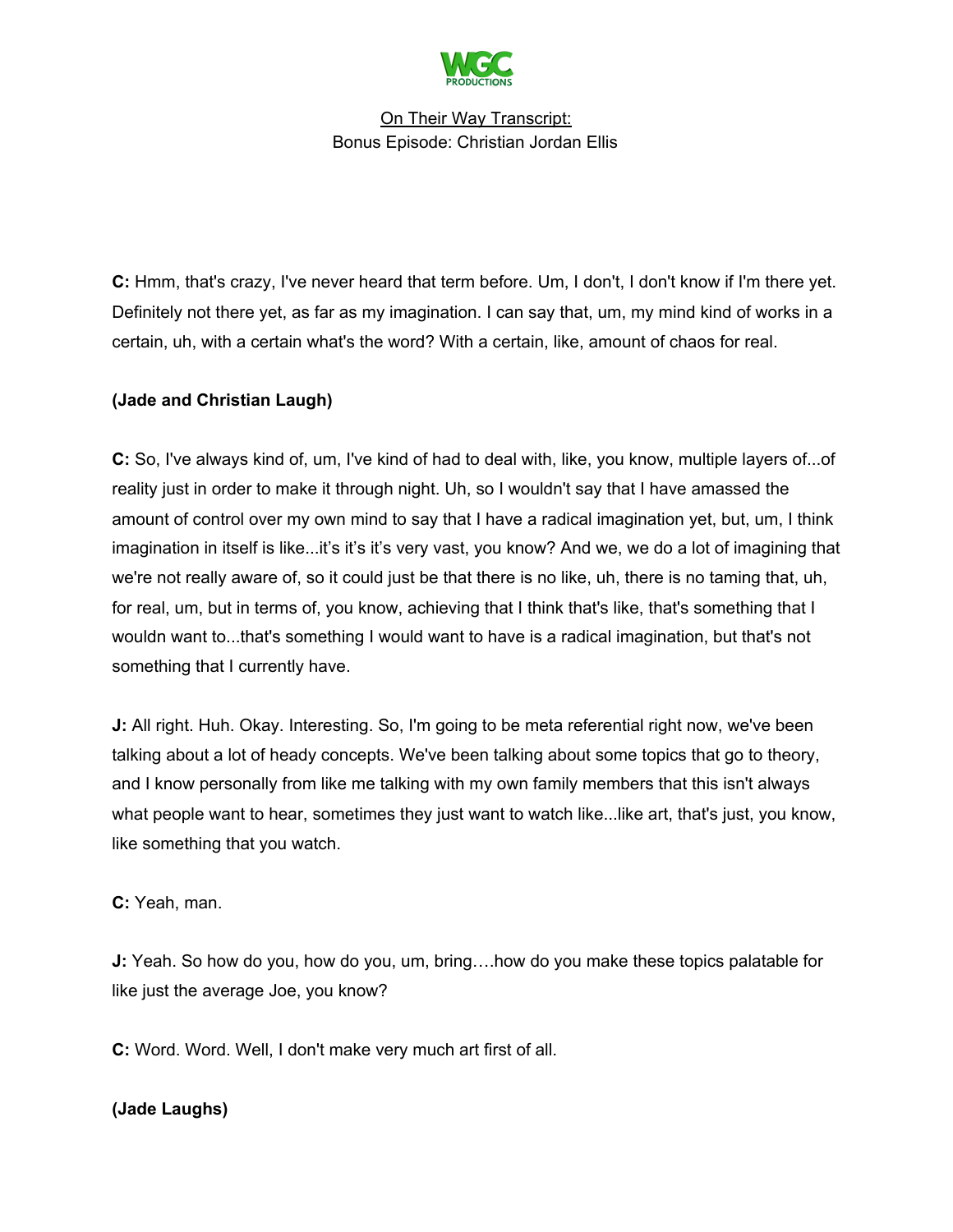

**J:** Okay.

**C:** And then, well, it's normally not palatable for the average, for the average Joe. So, I have written some, well, I had to write...well, not had too. Like, I had volunteered and I had been commissioned to write,uh, this piece. It was for St. Jude. We did like a gala. It was called the Golden Gala, but she had this story, she used to work, uh, do art therapy for kids with cancer.

#### **J:** Aww.

**C:** And she has a story she wanted. So, um, and it was, it was nice. Uh, so I had to, you know, I guess just write about real things. The only thing you can really do is have real situations. So, uh, so, but oftentimes those real situations are private. So, journaling, uh, writing about, uh, people in your life, you know, things that you might send to them. And then once it gets to a certain point where you're distant from that person, then you can start to write about them, you know, uh, you know, in, from a detached point of view or write about who they are as a, as a person, as a metaphor and what your relationship was. But besides from that, it's like most, most things are very, very private. And most things don't ever make it to the page, so that, I guess, I guess how...okay to answer the question, how I make it palatable is continuing to do-

#### **(Jade Laughs)**

**C:** Is continuing to do this and like just hone in on what it is I'm trying to actually talk about, um, just by, through being patient and not always trying to make, uh, all bunch of stuff at once. You know, I have a lot of ideas and, um, you know, I might hear people talking about lets collab, do this-that. A lot of stuff falls through that's my bad for anybody listening. But,

#### **(Christian Chuckles)**

**C:** I guess, uh, when it comes to writing as normally somewhere where you can be a little bit more heady and people enjoy it-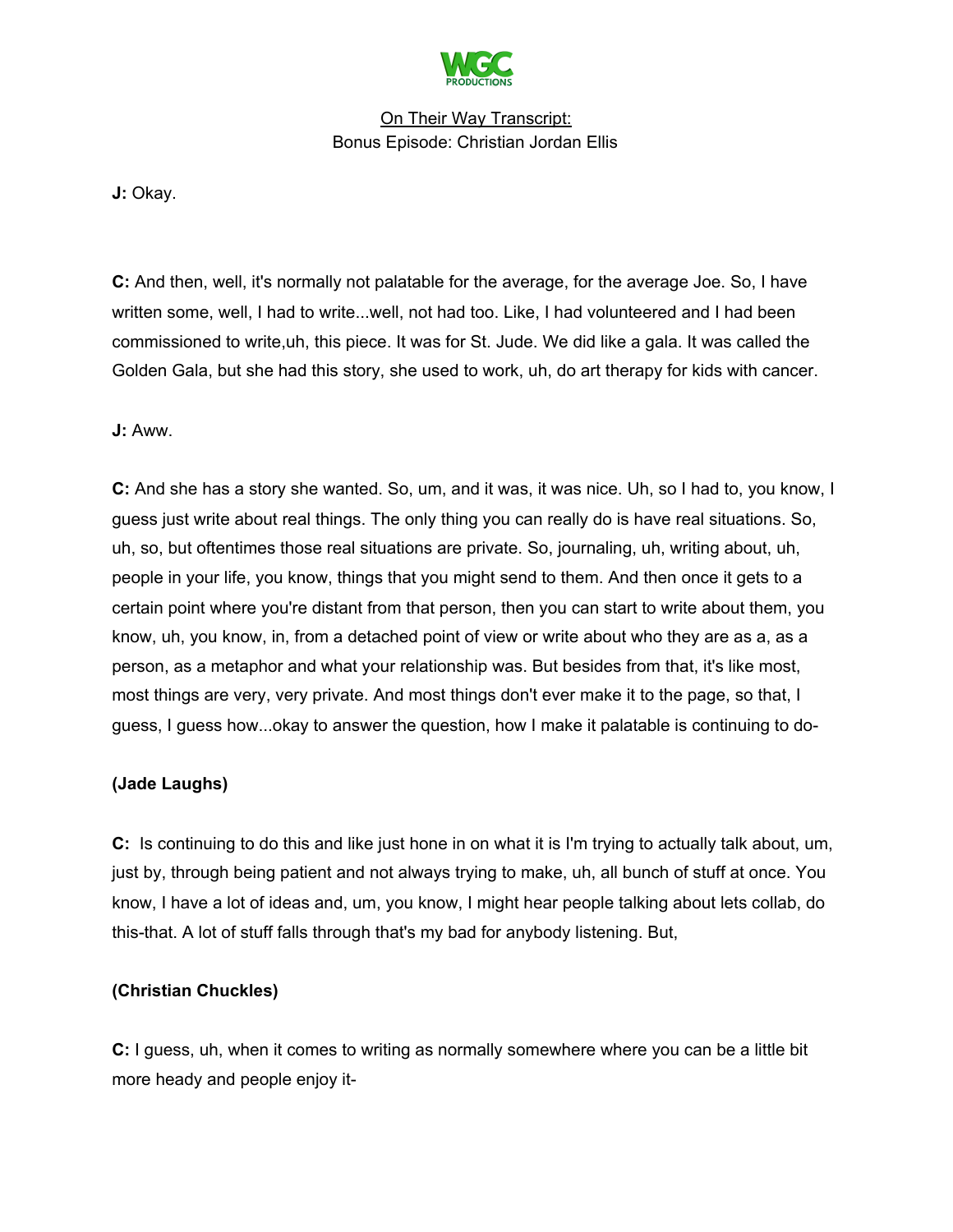

**J:** Mhmm.

**C:** But besides that it's like, um, if it's not at a certain threshold, you just gotta keep it inside until it's ready to come out.

**J:** This is all quite interesting. I like, I like talking theory. Uh, speaking of theory, uh, just aestheticism and such, but speaking of theory, uh, what's theory, what theory are you reading or have you read or has been especially influential in your life?

**C:** Hmm, well right now I'm reading, *African Cosmology Of The Bantu Congo*. It's very interesting. I wouldn't say it's….I haven't gotten very far, so it hasn't really changed my perspective that much, but it's definitely adding clarity to some things that I've already been thinking. Um, one thing that I read that kind of changed my thinking a long time ago was the works of Sigmund Freud.

### **J:** Mhmm.

**C:** I just picked up, like, I got full work and just skim through it. Read pretty much the whole thing, and then I started writing my own theories. Um, I started reading about Karl Young and then, you know, read Karl Marx, all that.

#### **J:** Yeah.

**C:** Reading *Pedagogy Of The Oppressed*, um, *Blood In My Eye* by George Jackson definitely changed my perspective a lot. That one definitely shifted, uh, shifted the nature of the emotion, which I was trying to express. So, that's really a good book. Yeah. [Frantz] Fanon. I've been reading Fanon. Fanon is interesting, you had to go through a lot to kind of access that one, that emotion.

**J:** Mhmm.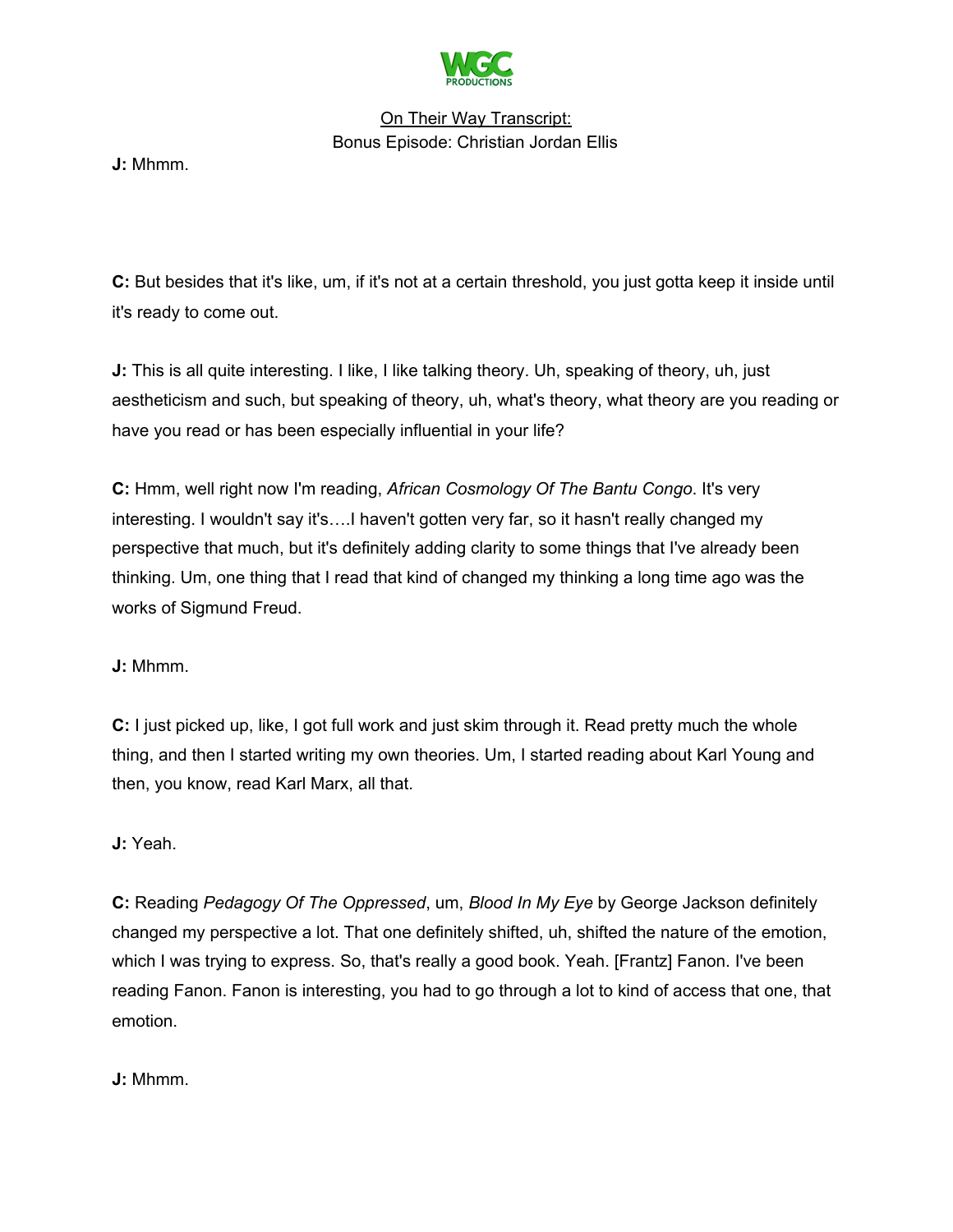

Bonus Episode: Christian Jordan Ellis **C:** Uh, but yeah, just, I try to read, um, I try to read a lot, uh, different types of things. So, you know, when you're watching TV, you're reading script. So then you get your scripts in that way.

**C:** Uh, you can read some poetry, uh, try to read mantras, a lot of what people are tweeting, a lot of it's poetry. Uh, some of its prose, a lot of it's script, and then, uh, prose is like just words in order. So, you read articles. Uh, I like to read the stuff that you write, the stuff that you post.

**J:** Oh, thanks. Thank you.

**C:** Been reading a lot of different types of stuff.

**J;** Okay. Thanks. Um, then another question I would have would be like, what's your intellectual/creative lineage then? I suppose we kind of covered the intellectual lineage with the books, but with your creative lineage then, who can you trace your artistic inspirations back to?

**C:** Um, well, my mom used to sing in the church choir-

**J:** Aww.

**C:** But uh, she's like, she's got more of that math brain. She got one of them really like, uh, calculating brains. So, I've always been real good at math, you know, uh, calculus and that kind of stuff. But, uh, but she just, she's one of those like numbered, you know, just tell her something and she'll figure it out for you. Um, so that's more of, I guess the analytical side of it and the...I guess my dad's pretty creative. He has a nice voice. Um, but he's, you know, military, not very expressive, creative.

**J:** Mhmm.

**C:** So I don't know, it just kind of popped up out of no where for real. But, um, my brothers' like that too. We've always been creative. We used to make games. Uh, used to make our own toys, uh, make comics, that kind of stuff.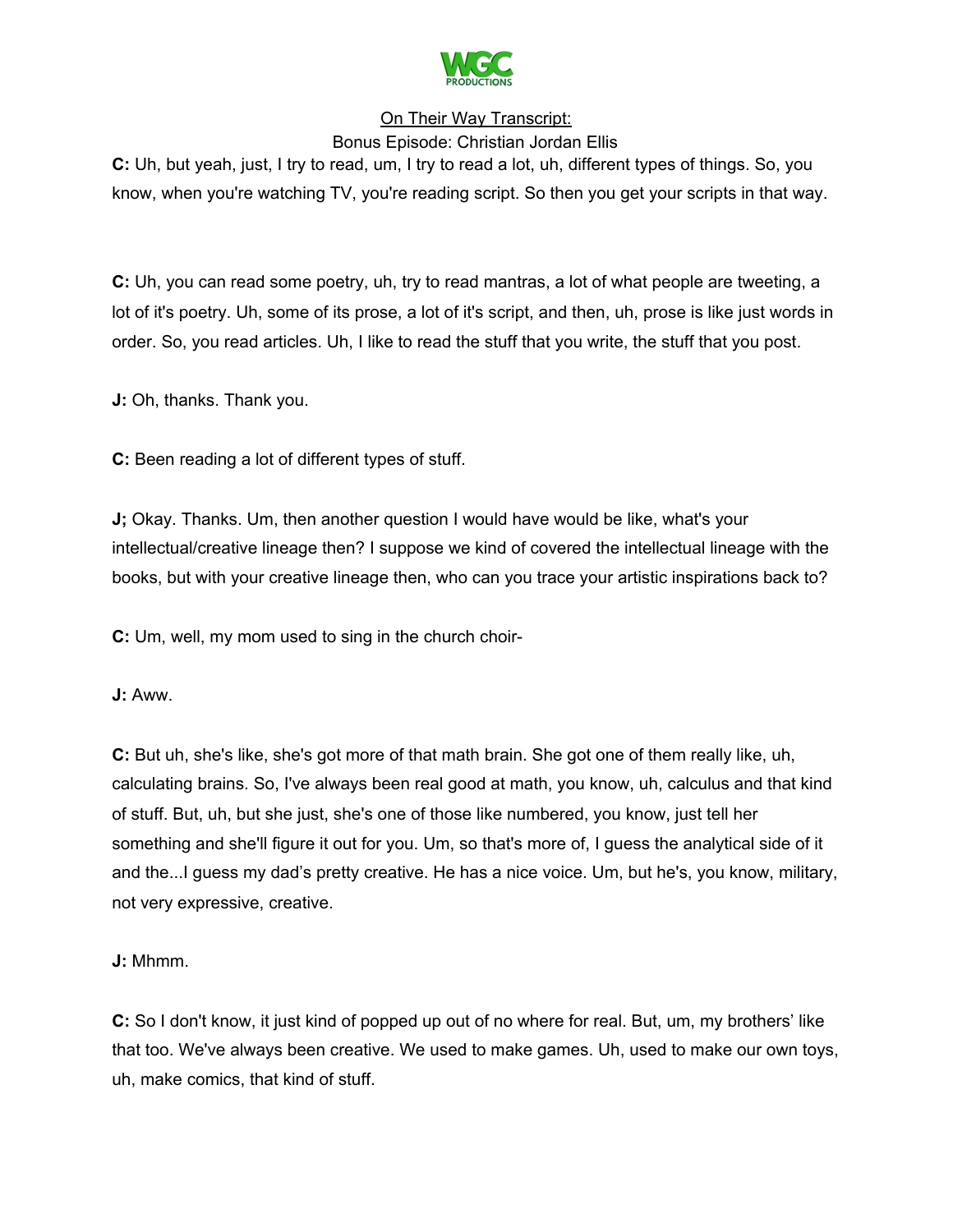

Bonus Episode: Christian Jordan Ellis

**J:** Alright, and then, uh, this is probably going to be our second to last question since I'm looking at the time, but you said recently that, or you said earlier that you're starting to get more involved with community organizations in your own personal community.

**J:** So, can you tell us what that experience has been like, uh, being involved, uh, immersing yourself more in community organizing during this particular period in American history?

**C:** Yeah. I mean, it's a lot, you learn a lot, uh, you learn a lot about the limitations that there are, um, within the government, without the government, um, the limitations are between people, um, and a lot of the things that we're really gonna need, uh, should, the economic system fail us, as it's looking like in might, um, you know, the healthcare system should, these things fail us, like, the type of organization that we're going to need. It's hard to get people energized. It's hard to get people organized. It's really hard to get people on the same page, um, in terms of what a vision is. Uh, so, uh, you know, it's just life skills, really. One of the things, you know, I dropped out of Howard, so, uh, I did a little bit of organizing there with HU Resist.

**J:** Mhmm.

**C:** Just in the A [Administration] Building for real, uh,

**J:** That was a time, but yeah.

# **(Jade Laughs)**

**C:** Yeah, man that was cool. That was cool. I was in there like every night.

**J:** Yeah, me too.

**C:** Like, you know, like same situation, you know, you gotta make sure people eat, you know, it's hard.

**J:** Mhmm.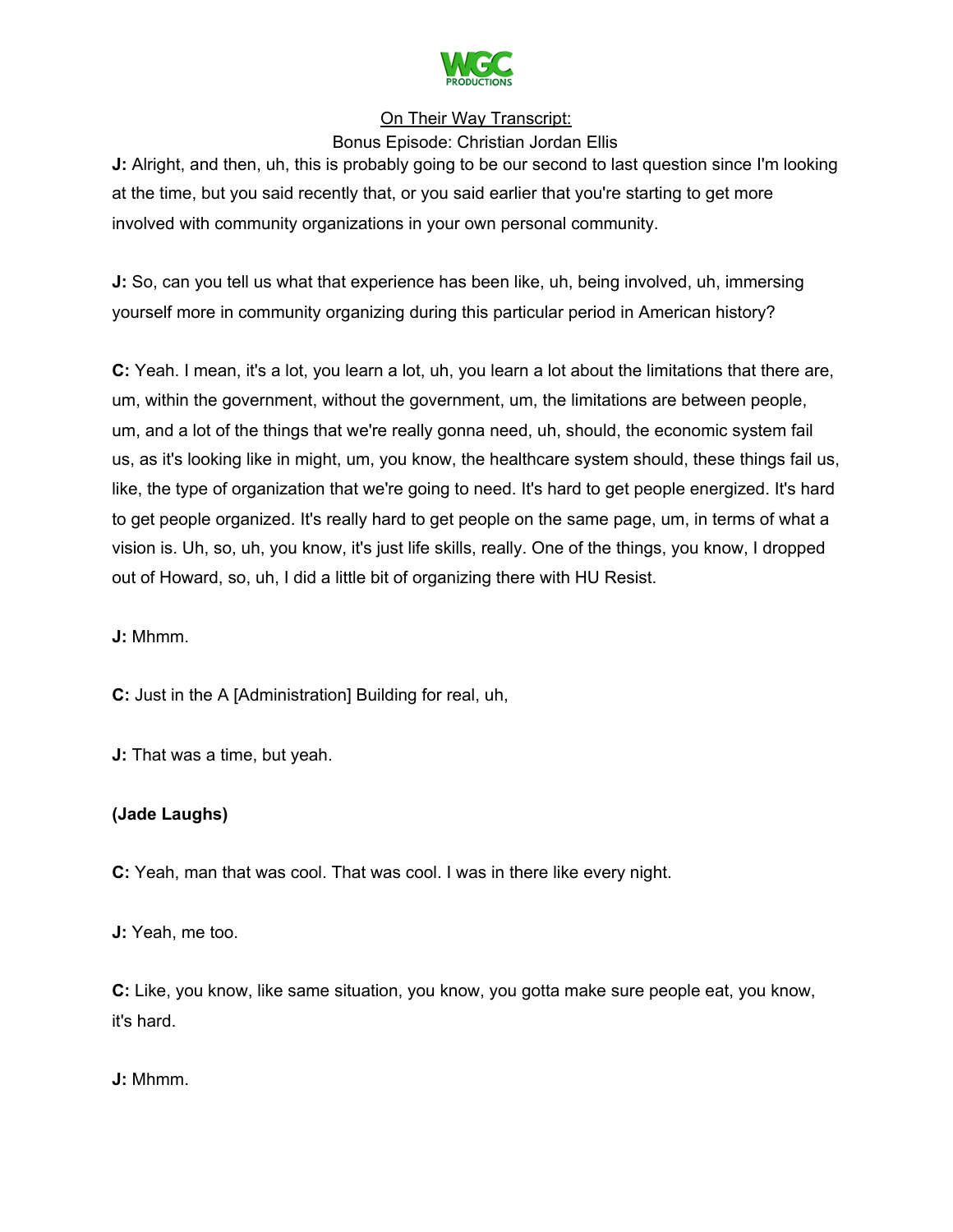

Bonus Episode: Christian Jordan Ellis **C:** So, you know, we do mutual aid and stuff out in, uh, Virginia, Prince William County.

**C:** So, uh, you know, it's, it's serious work, uh, you know? So it's, it's given me, uh, given me kind of a broader perspective on what a lot of the stuff that I do is about, um, you know. A little bit more of a task to do so it's kind of slowed me down, but it really gave me more clarity.

**J:** All right. Well, we're here at our last question. Christian, you're clearly on your way to continuing to build and bolster and help communities through your art, as well as through your actual physical labor. Um, so I just want to know how will you know, when you've made it?

**C:** How will I know when I made it?

**J:** Yeah.

**C:** I think we don't know till that last moment. I think that's the whole judgment we're worried about, you know, I think you definitely figure out at the end if you mean. I think I'm a know when I let out that exhale is going to feel good. Like Ahhh.

# **(Jade and Christian Laugh)**

**J:** All right. Well, can you tell the people where they can find you?

**C:** Yeah. Um, my Instagram is @christianjordanellis, C H R I S T I A N

# **(Christian Laughs)**

**C:** J O R D A N E L L I S.

**J:** Man, you got a long name.

### **(Jade Laughs)**